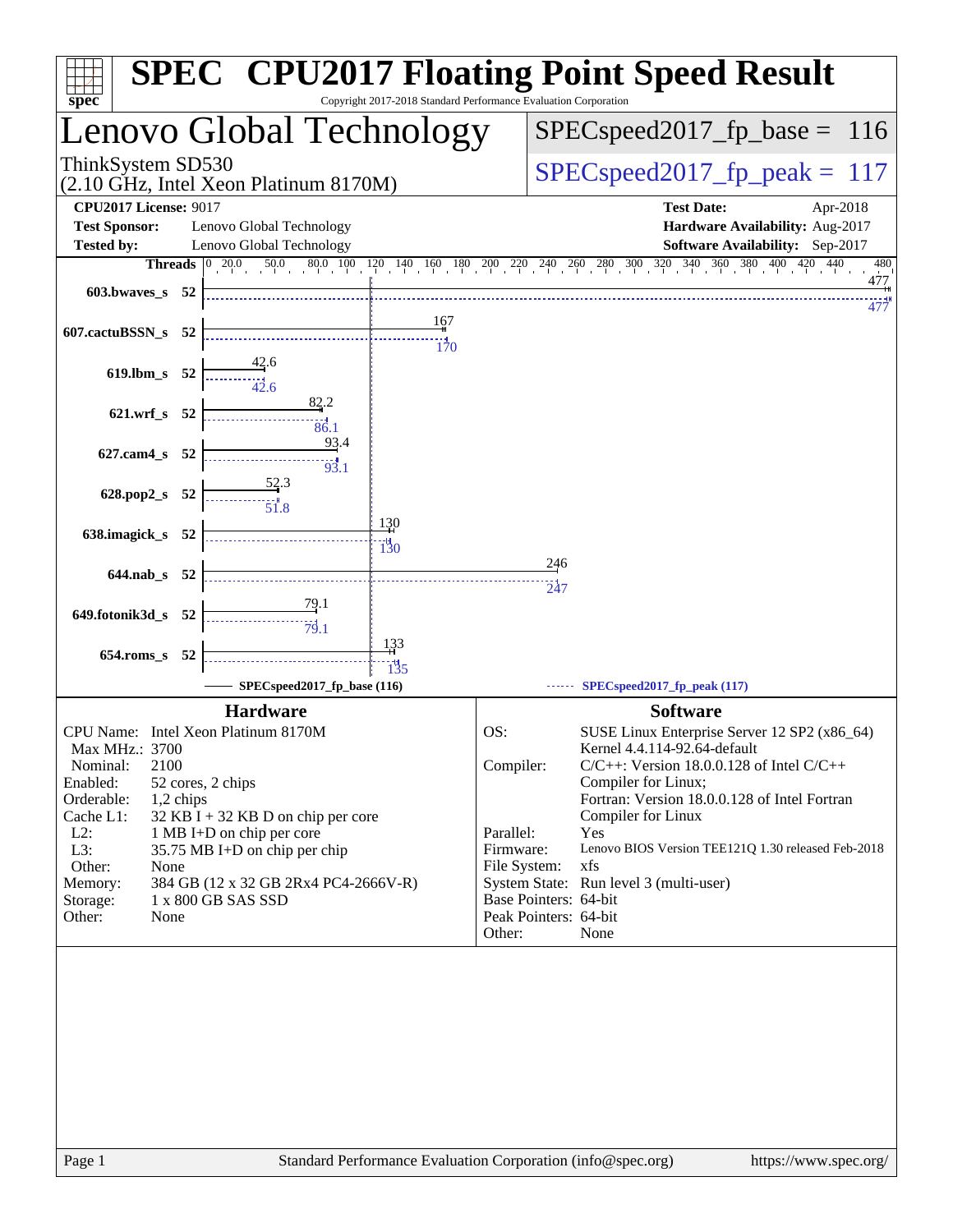

# Lenovo Global Technology

(2.10 GHz, Intel Xeon Platinum 8170M)

ThinkSystem SD530  $SPEC speed2017$  fp\_peak = 117 SPECspeed2017 fp base =  $116$ 

**[Test Sponsor:](http://www.spec.org/auto/cpu2017/Docs/result-fields.html#TestSponsor)** Lenovo Global Technology **[Hardware Availability:](http://www.spec.org/auto/cpu2017/Docs/result-fields.html#HardwareAvailability)** Aug-2017 **[Tested by:](http://www.spec.org/auto/cpu2017/Docs/result-fields.html#Testedby)** Lenovo Global Technology **[Software Availability:](http://www.spec.org/auto/cpu2017/Docs/result-fields.html#SoftwareAvailability)** Sep-2017

**[CPU2017 License:](http://www.spec.org/auto/cpu2017/Docs/result-fields.html#CPU2017License)** 9017 **[Test Date:](http://www.spec.org/auto/cpu2017/Docs/result-fields.html#TestDate)** Apr-2018

#### **[Results Table](http://www.spec.org/auto/cpu2017/Docs/result-fields.html#ResultsTable)**

|                                  | <b>Base</b>    |                |       |                |       | <b>Peak</b>    |       |                |                |              |                |              |                |              |
|----------------------------------|----------------|----------------|-------|----------------|-------|----------------|-------|----------------|----------------|--------------|----------------|--------------|----------------|--------------|
| <b>Benchmark</b>                 | <b>Threads</b> | <b>Seconds</b> | Ratio | <b>Seconds</b> | Ratio | <b>Seconds</b> | Ratio | <b>Threads</b> | <b>Seconds</b> | <b>Ratio</b> | <b>Seconds</b> | <b>Ratio</b> | <b>Seconds</b> | <b>Ratio</b> |
| $603.bwaves$ s                   | 52             | 124            | 477   | 124            | 474   | 123            | 478   | 52             | 124            | 476          | 123            | 479          | <u>124</u>     | 477          |
| 607.cactuBSSN s                  | 52             | 100            | 166   | 98.8           | 169   | 99.6           | 167   | 52             | 98.3           | <b>170</b>   | 98.6           | 169          | 98.2           | 170          |
| $619.1$ bm s                     | 52             | 123            | 42.4  | 123            | 42.6  | 123            | 42.7  | 52             | 123            | 42.4         | 123            | 42.6         | <u>123</u>     | 42.6         |
| $621$ wrf s                      | 52             | <u> 161</u>    | 82.2  | 160            | 82.8  | 162            | 81.5  | 52             | <u>154</u>     | 86.1         | 153            | 86.5         | 154            | 85.9         |
| $627$ .cam4 s                    | 52             | 94.8           | 93.4  | 94.8           | 93.5  | 95.2           | 93.1  | 52             | 94.7           | 93.6         | 95.5           | 92.8         | 95.1           | 93.1         |
| $628.pop2_s$                     | 52             | 230            | 51.6  | 226            | 52.6  | 227            | 52.3  | 52             | 229            | 51.8         | 229            | 51.8         | 225            | 52.7         |
| 638.imagick_s                    | 52             | 112            | 129   | 109            | 133   | 111            | 130   | 52             | 113            | 127          | 111            | 130          | <u> 111</u>    | 130          |
| $644$ .nab s                     | 52             | 71.0           | 246   | 70.9           | 247   | 70.9           | 246   | 52             | 70.9           | 247          | 70.9           | 246          | 70.9           | 247          |
| 649.fotonik3d s                  | 52             | 115            | 79.1  | 116            | 78.6  | 115            | 79.1  | 52             | 115            | 79.1         | 115            | 79.1         | 115            | 79.0         |
| $654$ .roms_s                    | 52             | 118            | 134   | 121            | 130   | <u> 119</u>    | 133   | 52             | 118            | 133          | 116            | 136          | <u>116</u>     | <u>135</u>   |
| $SPECspeed2017$ fp base =<br>116 |                |                |       |                |       |                |       |                |                |              |                |              |                |              |

**[SPECspeed2017\\_fp\\_peak =](http://www.spec.org/auto/cpu2017/Docs/result-fields.html#SPECspeed2017fppeak) 117**

Results appear in the [order in which they were run.](http://www.spec.org/auto/cpu2017/Docs/result-fields.html#RunOrder) Bold underlined text [indicates a median measurement](http://www.spec.org/auto/cpu2017/Docs/result-fields.html#Median).

### **[Operating System Notes](http://www.spec.org/auto/cpu2017/Docs/result-fields.html#OperatingSystemNotes)**

Stack size set to unlimited using "ulimit -s unlimited"

#### **[General Notes](http://www.spec.org/auto/cpu2017/Docs/result-fields.html#GeneralNotes)**

Environment variables set by runcpu before the start of the run: LD\_LIBRARY\_PATH = "/home/cpu2017.1.0.2.ic18.0/lib/ia32:/home/cpu2017.1.0.2.ic18.0/lib/intel64" LD\_LIBRARY\_PATH = "\$LD\_LIBRARY\_PATH:/home/cpu2017.1.0.2.ic18.0/je5.0.1-32:/home/cpu2017.1.0.2.ic18.0/je5.0.1-64" OMP\_STACKSIZE = "192M"

 Binaries compiled on a system with 1x Intel Core i7-4790 CPU + 32GB RAM memory using Redhat Enterprise Linux 7.4 Transparent Huge Pages enabled by default Prior to runcpu invocation Filesystem page cache synced and cleared with: sync; echo 3> /proc/sys/vm/drop\_caches Yes: The test sponsor attests, as of date of publication, that CVE-2017-5754 (Meltdown) is mitigated in the system as tested and documented. Yes: The test sponsor attests, as of date of publication, that CVE-2017-5753 (Spectre variant 1) is mitigated in the system as tested and documented. Yes: The test sponsor attests, as of date of publication, that CVE-2017-5715 (Spectre variant 2) is mitigated in the system as tested and documented.

#### **[Platform Notes](http://www.spec.org/auto/cpu2017/Docs/result-fields.html#PlatformNotes)**

BIOS configuration: Choose Operating Mode set to Maximum Performance Hyper-Threading set to Disable

**(Continued on next page)**

Page 2 Standard Performance Evaluation Corporation [\(info@spec.org\)](mailto:info@spec.org) <https://www.spec.org/>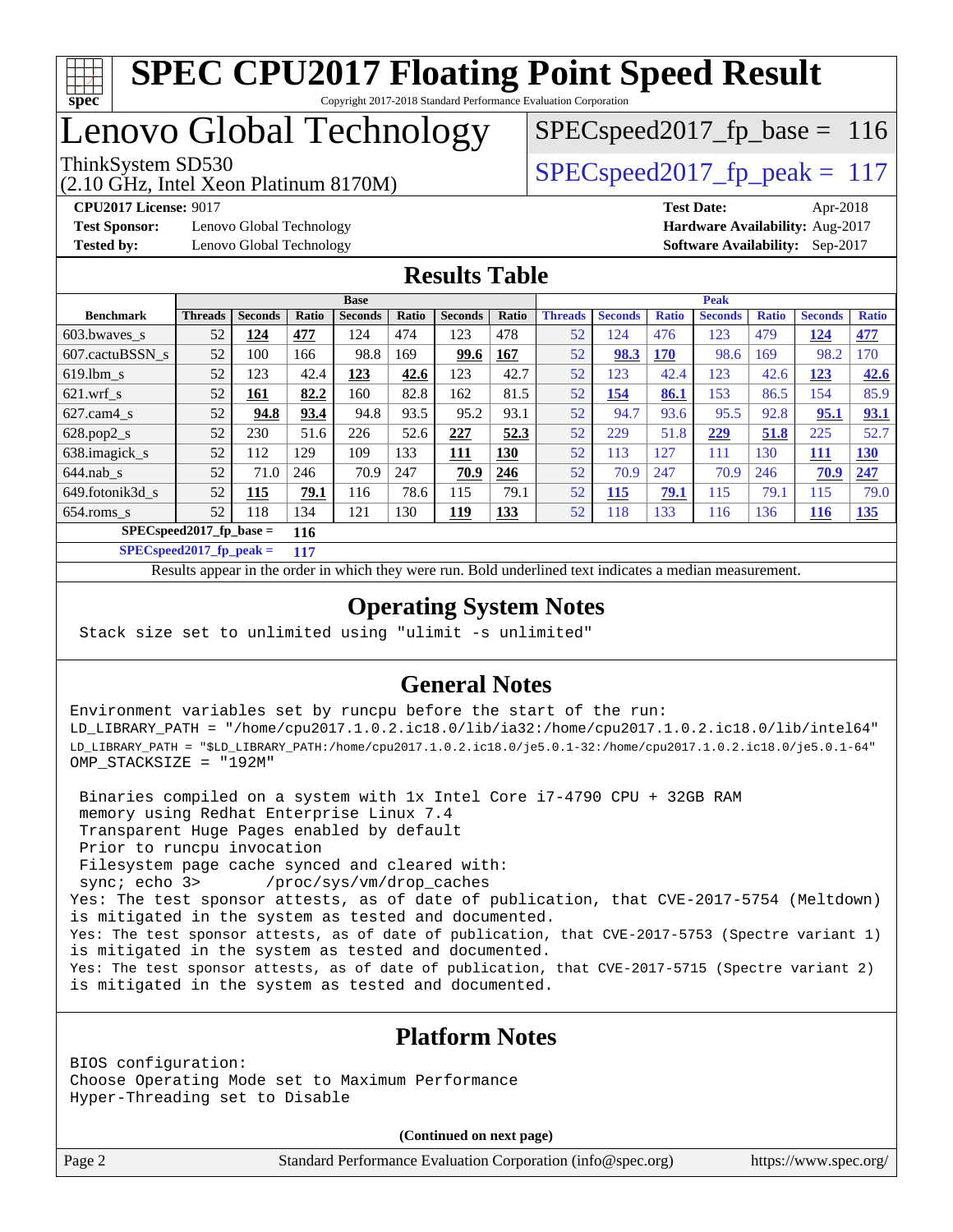

# Lenovo Global Technology

 $SPEC speed2017_fp\_base = 116$ 

(2.10 GHz, Intel Xeon Platinum 8170M)

ThinkSystem SD530  $SPEC speed2017$  fp\_peak = 117

**[Test Sponsor:](http://www.spec.org/auto/cpu2017/Docs/result-fields.html#TestSponsor)** Lenovo Global Technology **[Hardware Availability:](http://www.spec.org/auto/cpu2017/Docs/result-fields.html#HardwareAvailability)** Aug-2017 **[Tested by:](http://www.spec.org/auto/cpu2017/Docs/result-fields.html#Testedby)** Lenovo Global Technology **[Software Availability:](http://www.spec.org/auto/cpu2017/Docs/result-fields.html#SoftwareAvailability)** Sep-2017

**[CPU2017 License:](http://www.spec.org/auto/cpu2017/Docs/result-fields.html#CPU2017License)** 9017 **[Test Date:](http://www.spec.org/auto/cpu2017/Docs/result-fields.html#TestDate)** Apr-2018

#### **[Platform Notes \(Continued\)](http://www.spec.org/auto/cpu2017/Docs/result-fields.html#PlatformNotes)**

Page 3 Standard Performance Evaluation Corporation [\(info@spec.org\)](mailto:info@spec.org) <https://www.spec.org/> DCU Streamer Prefetcher set to Disable MONITOR/MWAIT set to Enable Trusted Execution Technology set to Enable DCA set to Enable Stale AtoS set to Enable LLC dead line alloc set to Disable Sysinfo program /home/cpu2017.1.0.2.ic18.0/bin/sysinfo Rev: r5797 of 2017-06-14 96c45e4568ad54c135fd618bcc091c0f running on Stark-02 Fri Apr 27 10:56:42 2018 SUT (System Under Test) info as seen by some common utilities. For more information on this section, see <https://www.spec.org/cpu2017/Docs/config.html#sysinfo> From /proc/cpuinfo model name : Intel(R) Xeon(R) Platinum 8170M CPU @ 2.10GHz 2 "physical id"s (chips) 52 "processors" cores, siblings (Caution: counting these is hw and system dependent. The following excerpts from /proc/cpuinfo might not be reliable. Use with caution.) cpu cores : 26 siblings : 26 physical 0: cores 0 1 2 3 4 5 6 8 9 10 11 12 13 16 17 18 19 20 21 22 24 25 26 27 28 29 physical 1: cores 0 1 2 3 4 5 6 8 9 10 11 12 13 16 17 18 19 20 21 22 24 25 26 27 28 29 From lscpu: Architecture: x86\_64 CPU op-mode(s): 32-bit, 64-bit Byte Order: Little Endian  $CPU(s):$  52 On-line CPU(s) list: 0-51 Thread(s) per core: 1 Core(s) per socket: 26 Socket(s): 2 NUMA node(s): 2 Vendor ID: GenuineIntel CPU family: 6 Model: 85 Model name: Intel(R) Xeon(R) Platinum 8170M CPU @ 2.10GHz Stepping: 4 CPU MHz: 2095.077 BogoMIPS: 4190.15 Virtualization: VT-x L1d cache: 32K L1i cache: 32K **(Continued on next page)**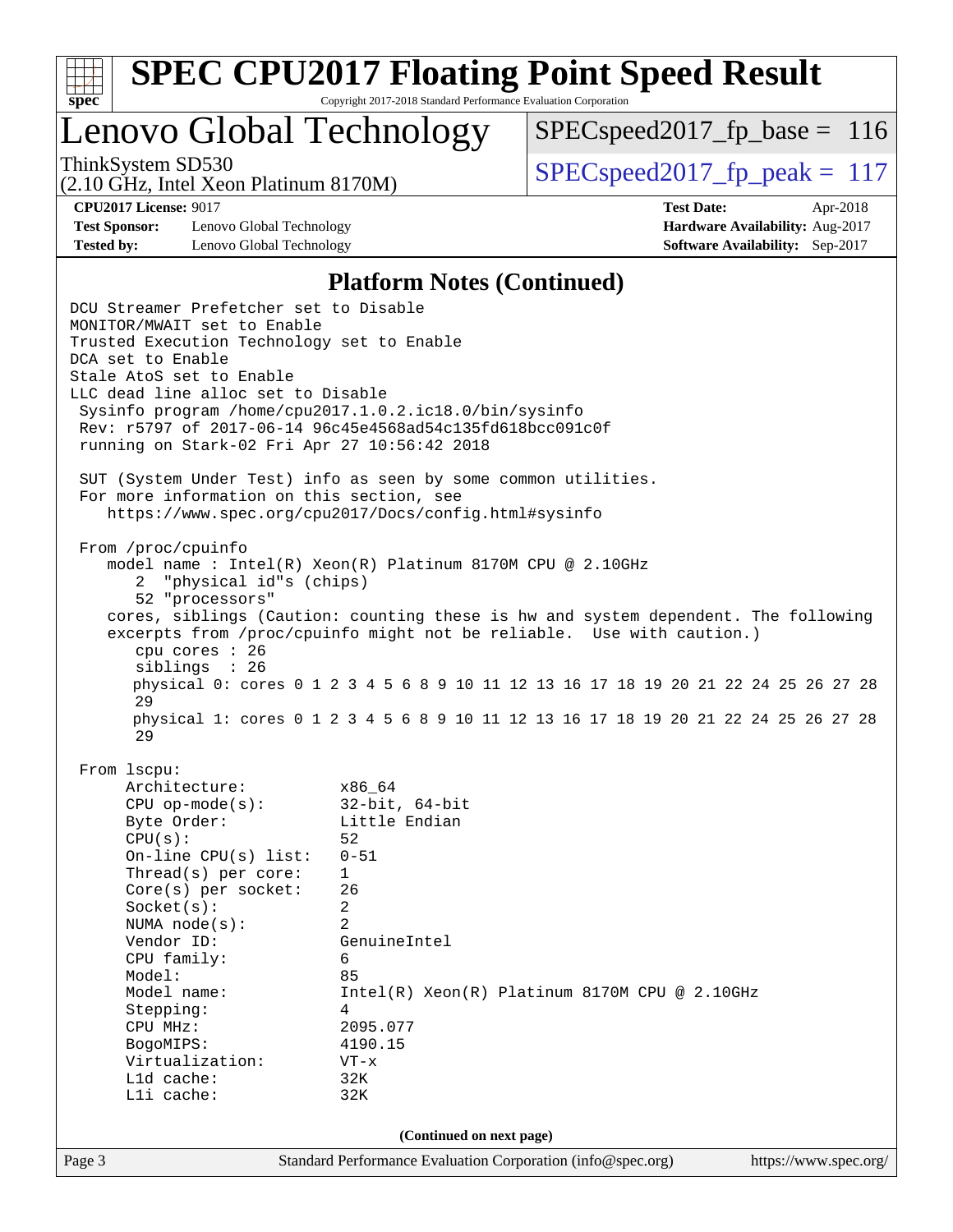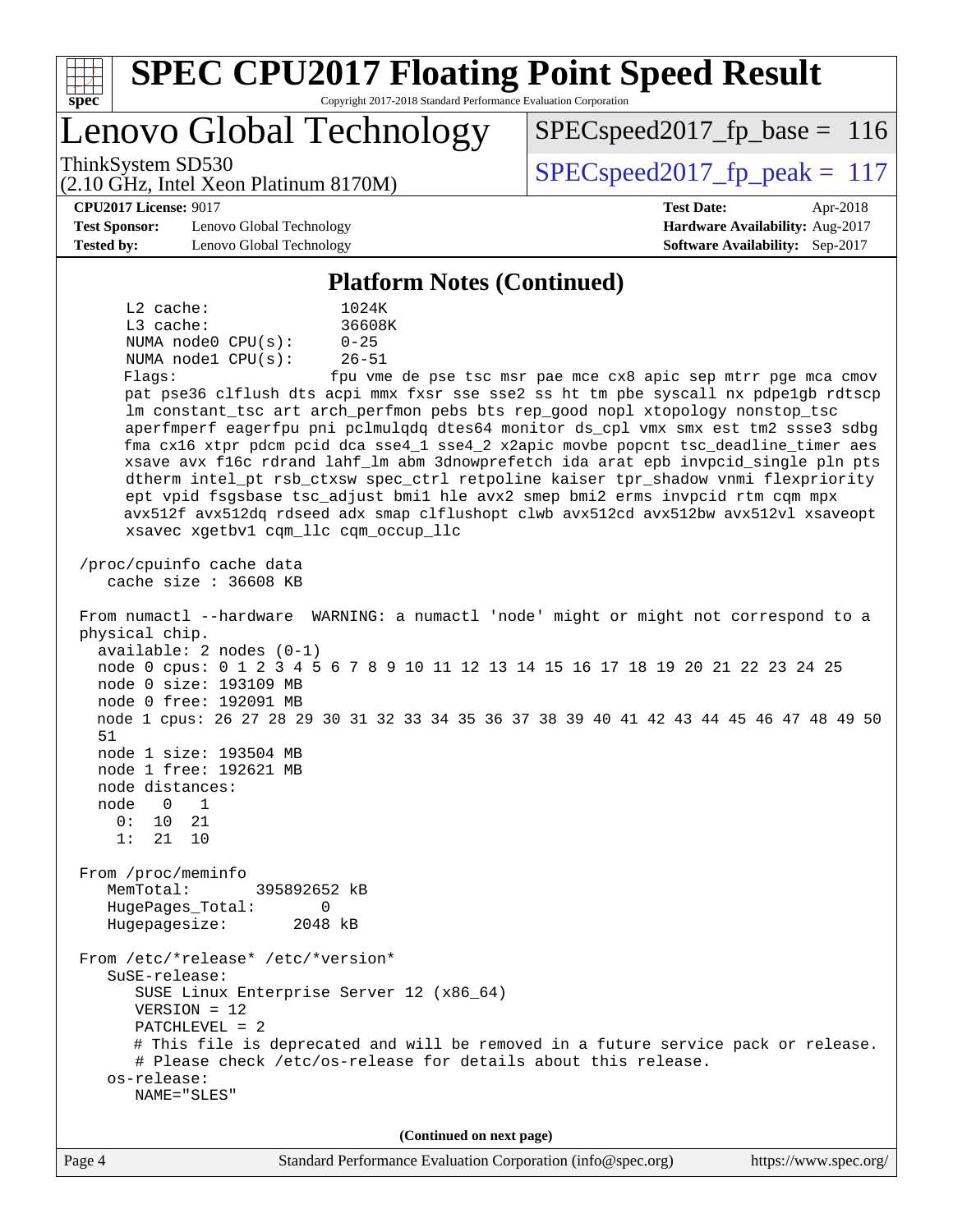

# Lenovo Global Technology

 $SPEC speed2017_fp\_base = 116$ 

(2.10 GHz, Intel Xeon Platinum 8170M)

ThinkSystem SD530  $SPEC speed2017$  fp\_peak = 117

**[Test Sponsor:](http://www.spec.org/auto/cpu2017/Docs/result-fields.html#TestSponsor)** Lenovo Global Technology **[Hardware Availability:](http://www.spec.org/auto/cpu2017/Docs/result-fields.html#HardwareAvailability)** Aug-2017 **[Tested by:](http://www.spec.org/auto/cpu2017/Docs/result-fields.html#Testedby)** Lenovo Global Technology **[Software Availability:](http://www.spec.org/auto/cpu2017/Docs/result-fields.html#SoftwareAvailability)** Sep-2017

**[CPU2017 License:](http://www.spec.org/auto/cpu2017/Docs/result-fields.html#CPU2017License)** 9017 **[Test Date:](http://www.spec.org/auto/cpu2017/Docs/result-fields.html#TestDate)** Apr-2018

#### **[Platform Notes \(Continued\)](http://www.spec.org/auto/cpu2017/Docs/result-fields.html#PlatformNotes)**

 VERSION="12-SP2" VERSION\_ID="12.2" PRETTY\_NAME="SUSE Linux Enterprise Server 12 SP2" ID="sles" ANSI\_COLOR="0;32" CPE\_NAME="cpe:/o:suse:sles:12:sp2"

uname -a:

 Linux Stark-02 4.4.114-92.64-default #1 SMP Thu Feb 1 19:18:19 UTC 2018 (c6ce5db) x86\_64 x86\_64 x86\_64 GNU/Linux

run-level 3 Apr 27 03:33

 SPEC is set to: /home/cpu2017.1.0.2.ic18.0 Filesystem Type Size Used Avail Use% Mounted on /dev/sda4 xfs 689G 114G 576G 17% /home

 Additional information from dmidecode follows. WARNING: Use caution when you interpret this section. The 'dmidecode' program reads system data which is "intended to allow hardware to be accurately determined", but the intent may not be met, as there are frequent changes to hardware, firmware, and the "DMTF SMBIOS" standard. BIOS Lenovo -[TEE121Q-1.30]- 02/07/2018 Memory: 4x NO DIMM NO DIMM 12x Samsung M393A4K40BB2-CTD 32 GB 2 rank 2666

(End of data from sysinfo program)

#### **[Compiler Version Notes](http://www.spec.org/auto/cpu2017/Docs/result-fields.html#CompilerVersionNotes)**

| CC.                      | 619.1bm_s(base) 638.imagick_s(base, peak) 644.nab_s(base, peak)                      |  |  |  |  |  |  |
|--------------------------|--------------------------------------------------------------------------------------|--|--|--|--|--|--|
|                          | icc (ICC) 18.0.0 20170811                                                            |  |  |  |  |  |  |
|                          | Copyright (C) 1985-2017 Intel Corporation. All rights reserved.                      |  |  |  |  |  |  |
|                          |                                                                                      |  |  |  |  |  |  |
|                          |                                                                                      |  |  |  |  |  |  |
| CC.                      | 619.lbm s(peak)                                                                      |  |  |  |  |  |  |
|                          | icc (ICC) 18.0.0 20170811                                                            |  |  |  |  |  |  |
|                          | Copyright (C) 1985-2017 Intel Corporation. All rights reserved.                      |  |  |  |  |  |  |
|                          |                                                                                      |  |  |  |  |  |  |
|                          |                                                                                      |  |  |  |  |  |  |
| FC                       | 607.cactuBSSN s(base)                                                                |  |  |  |  |  |  |
| (Continued on next page) |                                                                                      |  |  |  |  |  |  |
| Page 5                   | Standard Performance Evaluation Corporation (info@spec.org)<br>https://www.spec.org/ |  |  |  |  |  |  |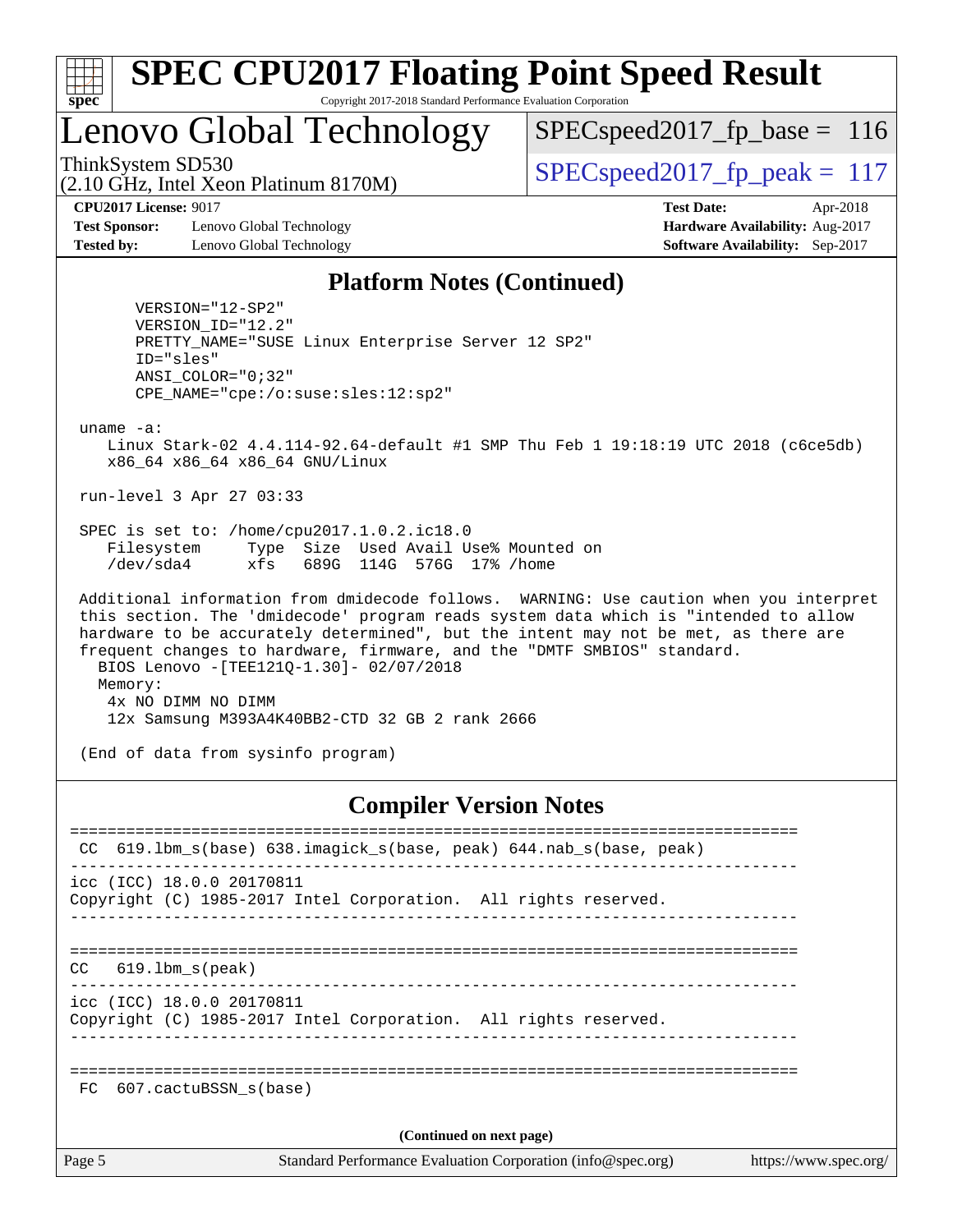

# **[SPEC CPU2017 Floating Point Speed Result](http://www.spec.org/auto/cpu2017/Docs/result-fields.html#SPECCPU2017FloatingPointSpeedResult)**

Copyright 2017-2018 Standard Performance Evaluation Corporation

Lenovo Global Technology

[SPECspeed2017\\_fp\\_base =](http://www.spec.org/auto/cpu2017/Docs/result-fields.html#SPECspeed2017fpbase) 116

(2.10 GHz, Intel Xeon Platinum 8170M)

ThinkSystem SD530<br>  $(2.10 \text{ GHz})$  Intel Xeon Platinum 8170M) [SPECspeed2017\\_fp\\_peak =](http://www.spec.org/auto/cpu2017/Docs/result-fields.html#SPECspeed2017fppeak) 117

**[Test Sponsor:](http://www.spec.org/auto/cpu2017/Docs/result-fields.html#TestSponsor)** Lenovo Global Technology **[Hardware Availability:](http://www.spec.org/auto/cpu2017/Docs/result-fields.html#HardwareAvailability)** Aug-2017 **[Tested by:](http://www.spec.org/auto/cpu2017/Docs/result-fields.html#Testedby)** Lenovo Global Technology **[Software Availability:](http://www.spec.org/auto/cpu2017/Docs/result-fields.html#SoftwareAvailability)** Sep-2017

**[CPU2017 License:](http://www.spec.org/auto/cpu2017/Docs/result-fields.html#CPU2017License)** 9017 **[Test Date:](http://www.spec.org/auto/cpu2017/Docs/result-fields.html#TestDate)** Apr-2018

#### **[Compiler Version Notes \(Continued\)](http://www.spec.org/auto/cpu2017/Docs/result-fields.html#CompilerVersionNotes)**

| Page 6                                                     |                                                                                                                                    | Standard Performance Evaluation Corporation (info@spec.org) | https://www.spec.org/ |
|------------------------------------------------------------|------------------------------------------------------------------------------------------------------------------------------------|-------------------------------------------------------------|-----------------------|
|                                                            |                                                                                                                                    | (Continued on next page)                                    |                       |
| ifort (IFORT) 18.0.0 20170811                              |                                                                                                                                    | ------------------------------------                        |                       |
| CC                                                         | 621.wrf_s(peak) 628.pop2_s(peak)                                                                                                   |                                                             |                       |
|                                                            | Copyright (C) 1985-2017 Intel Corporation. All rights reserved.                                                                    |                                                             |                       |
| ifort (IFORT) 18.0.0 20170811<br>icc (ICC) 18.0.0 20170811 | Copyright (C) 1985-2017 Intel Corporation. All rights reserved.                                                                    |                                                             |                       |
|                                                            | $CC$ 621.wrf_s(base) 627.cam4_s(base, peak) 628.pop2_s(base)                                                                       |                                                             |                       |
| ifort (IFORT) 18.0.0 20170811                              | Copyright (C) 1985-2017 Intel Corporation. All rights reserved.                                                                    |                                                             |                       |
| FC                                                         | 603.bwaves_s(peak) 649.fotonik3d_s(peak) 654.roms_s(peak)                                                                          |                                                             |                       |
| ifort (IFORT) 18.0.0 20170811                              | Copyright (C) 1985-2017 Intel Corporation. All rights reserved.                                                                    |                                                             |                       |
|                                                            | FC 603.bwaves_s(base) 649.fotonik3d_s(base) 654.roms_s(base)                                                                       |                                                             |                       |
|                                                            |                                                                                                                                    |                                                             |                       |
| ifort (IFORT) 18.0.0 20170811                              | Copyright (C) 1985-2017 Intel Corporation. All rights reserved.                                                                    |                                                             |                       |
| icpc (ICC) 18.0.0 20170811<br>icc (ICC) 18.0.0 20170811    | Copyright (C) 1985-2017 Intel Corporation. All rights reserved.<br>Copyright (C) 1985-2017 Intel Corporation. All rights reserved. |                                                             |                       |
| FC 607.cactuBSSN_s(peak)                                   |                                                                                                                                    |                                                             |                       |
|                                                            | Copyright (C) 1985-2017 Intel Corporation. All rights reserved.                                                                    |                                                             |                       |
| ifort (IFORT) 18.0.0 20170811                              | Copyright (C) 1985-2017 Intel Corporation. All rights reserved.                                                                    |                                                             |                       |
| icpc (ICC) 18.0.0 20170811<br>icc (ICC) 18.0.0 20170811    | Copyright (C) 1985-2017 Intel Corporation. All rights reserved.                                                                    |                                                             |                       |
|                                                            |                                                                                                                                    |                                                             |                       |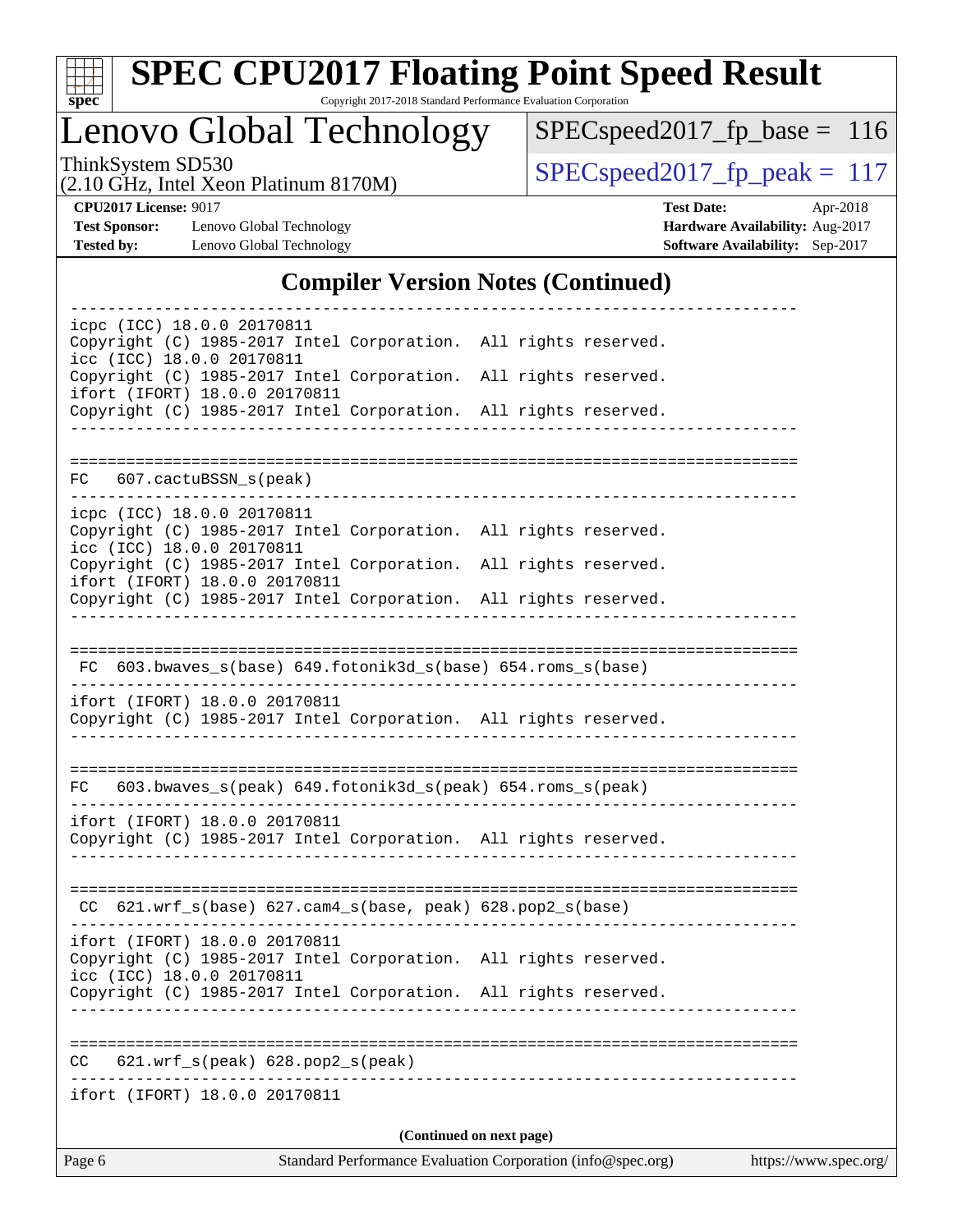

# Lenovo Global Technology

SPECspeed2017 fp base =  $116$ 

(2.10 GHz, Intel Xeon Platinum 8170M)

ThinkSystem SD530  $SPEC speed2017$  fp\_peak = 117

**[Test Sponsor:](http://www.spec.org/auto/cpu2017/Docs/result-fields.html#TestSponsor)** Lenovo Global Technology **[Hardware Availability:](http://www.spec.org/auto/cpu2017/Docs/result-fields.html#HardwareAvailability)** Aug-2017 **[Tested by:](http://www.spec.org/auto/cpu2017/Docs/result-fields.html#Testedby)** Lenovo Global Technology **[Software Availability:](http://www.spec.org/auto/cpu2017/Docs/result-fields.html#SoftwareAvailability)** Sep-2017

**[CPU2017 License:](http://www.spec.org/auto/cpu2017/Docs/result-fields.html#CPU2017License)** 9017 **[Test Date:](http://www.spec.org/auto/cpu2017/Docs/result-fields.html#TestDate)** Apr-2018

#### **[Compiler Version Notes \(Continued\)](http://www.spec.org/auto/cpu2017/Docs/result-fields.html#CompilerVersionNotes)**

Copyright (C) 1985-2017 Intel Corporation. All rights reserved. icc (ICC) 18.0.0 20170811 Copyright (C) 1985-2017 Intel Corporation. All rights reserved. ------------------------------------------------------------------------------

### **[Base Compiler Invocation](http://www.spec.org/auto/cpu2017/Docs/result-fields.html#BaseCompilerInvocation)**

[C benchmarks](http://www.spec.org/auto/cpu2017/Docs/result-fields.html#Cbenchmarks):

[icc](http://www.spec.org/cpu2017/results/res2018q2/cpu2017-20180514-05654.flags.html#user_CCbase_intel_icc_18.0_66fc1ee009f7361af1fbd72ca7dcefbb700085f36577c54f309893dd4ec40d12360134090235512931783d35fd58c0460139e722d5067c5574d8eaf2b3e37e92)

[Fortran benchmarks](http://www.spec.org/auto/cpu2017/Docs/result-fields.html#Fortranbenchmarks): [ifort](http://www.spec.org/cpu2017/results/res2018q2/cpu2017-20180514-05654.flags.html#user_FCbase_intel_ifort_18.0_8111460550e3ca792625aed983ce982f94888b8b503583aa7ba2b8303487b4d8a21a13e7191a45c5fd58ff318f48f9492884d4413fa793fd88dd292cad7027ca)

[Benchmarks using both Fortran and C](http://www.spec.org/auto/cpu2017/Docs/result-fields.html#BenchmarksusingbothFortranandC): [ifort](http://www.spec.org/cpu2017/results/res2018q2/cpu2017-20180514-05654.flags.html#user_CC_FCbase_intel_ifort_18.0_8111460550e3ca792625aed983ce982f94888b8b503583aa7ba2b8303487b4d8a21a13e7191a45c5fd58ff318f48f9492884d4413fa793fd88dd292cad7027ca) [icc](http://www.spec.org/cpu2017/results/res2018q2/cpu2017-20180514-05654.flags.html#user_CC_FCbase_intel_icc_18.0_66fc1ee009f7361af1fbd72ca7dcefbb700085f36577c54f309893dd4ec40d12360134090235512931783d35fd58c0460139e722d5067c5574d8eaf2b3e37e92)

[Benchmarks using Fortran, C, and C++:](http://www.spec.org/auto/cpu2017/Docs/result-fields.html#BenchmarksusingFortranCandCXX) [icpc](http://www.spec.org/cpu2017/results/res2018q2/cpu2017-20180514-05654.flags.html#user_CC_CXX_FCbase_intel_icpc_18.0_c510b6838c7f56d33e37e94d029a35b4a7bccf4766a728ee175e80a419847e808290a9b78be685c44ab727ea267ec2f070ec5dc83b407c0218cded6866a35d07) [icc](http://www.spec.org/cpu2017/results/res2018q2/cpu2017-20180514-05654.flags.html#user_CC_CXX_FCbase_intel_icc_18.0_66fc1ee009f7361af1fbd72ca7dcefbb700085f36577c54f309893dd4ec40d12360134090235512931783d35fd58c0460139e722d5067c5574d8eaf2b3e37e92) [ifort](http://www.spec.org/cpu2017/results/res2018q2/cpu2017-20180514-05654.flags.html#user_CC_CXX_FCbase_intel_ifort_18.0_8111460550e3ca792625aed983ce982f94888b8b503583aa7ba2b8303487b4d8a21a13e7191a45c5fd58ff318f48f9492884d4413fa793fd88dd292cad7027ca)

### **[Base Portability Flags](http://www.spec.org/auto/cpu2017/Docs/result-fields.html#BasePortabilityFlags)**

 603.bwaves\_s: [-DSPEC\\_LP64](http://www.spec.org/cpu2017/results/res2018q2/cpu2017-20180514-05654.flags.html#suite_basePORTABILITY603_bwaves_s_DSPEC_LP64) 607.cactuBSSN\_s: [-DSPEC\\_LP64](http://www.spec.org/cpu2017/results/res2018q2/cpu2017-20180514-05654.flags.html#suite_basePORTABILITY607_cactuBSSN_s_DSPEC_LP64) 619.lbm\_s: [-DSPEC\\_LP64](http://www.spec.org/cpu2017/results/res2018q2/cpu2017-20180514-05654.flags.html#suite_basePORTABILITY619_lbm_s_DSPEC_LP64) 621.wrf\_s: [-DSPEC\\_LP64](http://www.spec.org/cpu2017/results/res2018q2/cpu2017-20180514-05654.flags.html#suite_basePORTABILITY621_wrf_s_DSPEC_LP64) [-DSPEC\\_CASE\\_FLAG](http://www.spec.org/cpu2017/results/res2018q2/cpu2017-20180514-05654.flags.html#b621.wrf_s_baseCPORTABILITY_DSPEC_CASE_FLAG) [-convert big\\_endian](http://www.spec.org/cpu2017/results/res2018q2/cpu2017-20180514-05654.flags.html#user_baseFPORTABILITY621_wrf_s_convert_big_endian_c3194028bc08c63ac5d04de18c48ce6d347e4e562e8892b8bdbdc0214820426deb8554edfa529a3fb25a586e65a3d812c835984020483e7e73212c4d31a38223) 627.cam4\_s: [-DSPEC\\_LP64](http://www.spec.org/cpu2017/results/res2018q2/cpu2017-20180514-05654.flags.html#suite_basePORTABILITY627_cam4_s_DSPEC_LP64) [-DSPEC\\_CASE\\_FLAG](http://www.spec.org/cpu2017/results/res2018q2/cpu2017-20180514-05654.flags.html#b627.cam4_s_baseCPORTABILITY_DSPEC_CASE_FLAG) 628.pop2\_s: [-DSPEC\\_LP64](http://www.spec.org/cpu2017/results/res2018q2/cpu2017-20180514-05654.flags.html#suite_basePORTABILITY628_pop2_s_DSPEC_LP64) [-DSPEC\\_CASE\\_FLAG](http://www.spec.org/cpu2017/results/res2018q2/cpu2017-20180514-05654.flags.html#b628.pop2_s_baseCPORTABILITY_DSPEC_CASE_FLAG) [-convert big\\_endian](http://www.spec.org/cpu2017/results/res2018q2/cpu2017-20180514-05654.flags.html#user_baseFPORTABILITY628_pop2_s_convert_big_endian_c3194028bc08c63ac5d04de18c48ce6d347e4e562e8892b8bdbdc0214820426deb8554edfa529a3fb25a586e65a3d812c835984020483e7e73212c4d31a38223) [-assume byterecl](http://www.spec.org/cpu2017/results/res2018q2/cpu2017-20180514-05654.flags.html#user_baseFPORTABILITY628_pop2_s_assume_byterecl_7e47d18b9513cf18525430bbf0f2177aa9bf368bc7a059c09b2c06a34b53bd3447c950d3f8d6c70e3faf3a05c8557d66a5798b567902e8849adc142926523472) 638.imagick\_s: [-DSPEC\\_LP64](http://www.spec.org/cpu2017/results/res2018q2/cpu2017-20180514-05654.flags.html#suite_basePORTABILITY638_imagick_s_DSPEC_LP64) 644.nab\_s: [-DSPEC\\_LP64](http://www.spec.org/cpu2017/results/res2018q2/cpu2017-20180514-05654.flags.html#suite_basePORTABILITY644_nab_s_DSPEC_LP64) 649.fotonik3d\_s: [-DSPEC\\_LP64](http://www.spec.org/cpu2017/results/res2018q2/cpu2017-20180514-05654.flags.html#suite_basePORTABILITY649_fotonik3d_s_DSPEC_LP64) 654.roms\_s: [-DSPEC\\_LP64](http://www.spec.org/cpu2017/results/res2018q2/cpu2017-20180514-05654.flags.html#suite_basePORTABILITY654_roms_s_DSPEC_LP64)

# **[Base Optimization Flags](http://www.spec.org/auto/cpu2017/Docs/result-fields.html#BaseOptimizationFlags)**

[C benchmarks](http://www.spec.org/auto/cpu2017/Docs/result-fields.html#Cbenchmarks):

[-xCORE-AVX512](http://www.spec.org/cpu2017/results/res2018q2/cpu2017-20180514-05654.flags.html#user_CCbase_f-xCORE-AVX512) [-ipo](http://www.spec.org/cpu2017/results/res2018q2/cpu2017-20180514-05654.flags.html#user_CCbase_f-ipo) [-O3](http://www.spec.org/cpu2017/results/res2018q2/cpu2017-20180514-05654.flags.html#user_CCbase_f-O3) [-no-prec-div](http://www.spec.org/cpu2017/results/res2018q2/cpu2017-20180514-05654.flags.html#user_CCbase_f-no-prec-div) [-qopt-prefetch](http://www.spec.org/cpu2017/results/res2018q2/cpu2017-20180514-05654.flags.html#user_CCbase_f-qopt-prefetch) [-ffinite-math-only](http://www.spec.org/cpu2017/results/res2018q2/cpu2017-20180514-05654.flags.html#user_CCbase_f_finite_math_only_cb91587bd2077682c4b38af759c288ed7c732db004271a9512da14a4f8007909a5f1427ecbf1a0fb78ff2a814402c6114ac565ca162485bbcae155b5e4258871) [-qopt-mem-layout-trans=3](http://www.spec.org/cpu2017/results/res2018q2/cpu2017-20180514-05654.flags.html#user_CCbase_f-qopt-mem-layout-trans_de80db37974c74b1f0e20d883f0b675c88c3b01e9d123adea9b28688d64333345fb62bc4a798493513fdb68f60282f9a726aa07f478b2f7113531aecce732043) [-qopenmp](http://www.spec.org/cpu2017/results/res2018q2/cpu2017-20180514-05654.flags.html#user_CCbase_qopenmp_16be0c44f24f464004c6784a7acb94aca937f053568ce72f94b139a11c7c168634a55f6653758ddd83bcf7b8463e8028bb0b48b77bcddc6b78d5d95bb1df2967) [-DSPEC\\_OPENMP](http://www.spec.org/cpu2017/results/res2018q2/cpu2017-20180514-05654.flags.html#suite_CCbase_DSPEC_OPENMP)

[Fortran benchmarks](http://www.spec.org/auto/cpu2017/Docs/result-fields.html#Fortranbenchmarks):

[-DSPEC\\_OPENMP](http://www.spec.org/cpu2017/results/res2018q2/cpu2017-20180514-05654.flags.html#suite_FCbase_DSPEC_OPENMP) [-xCORE-AVX512](http://www.spec.org/cpu2017/results/res2018q2/cpu2017-20180514-05654.flags.html#user_FCbase_f-xCORE-AVX512) [-ipo](http://www.spec.org/cpu2017/results/res2018q2/cpu2017-20180514-05654.flags.html#user_FCbase_f-ipo) [-O3](http://www.spec.org/cpu2017/results/res2018q2/cpu2017-20180514-05654.flags.html#user_FCbase_f-O3) [-no-prec-div](http://www.spec.org/cpu2017/results/res2018q2/cpu2017-20180514-05654.flags.html#user_FCbase_f-no-prec-div) [-qopt-prefetch](http://www.spec.org/cpu2017/results/res2018q2/cpu2017-20180514-05654.flags.html#user_FCbase_f-qopt-prefetch)

**(Continued on next page)**

Page 7 Standard Performance Evaluation Corporation [\(info@spec.org\)](mailto:info@spec.org) <https://www.spec.org/>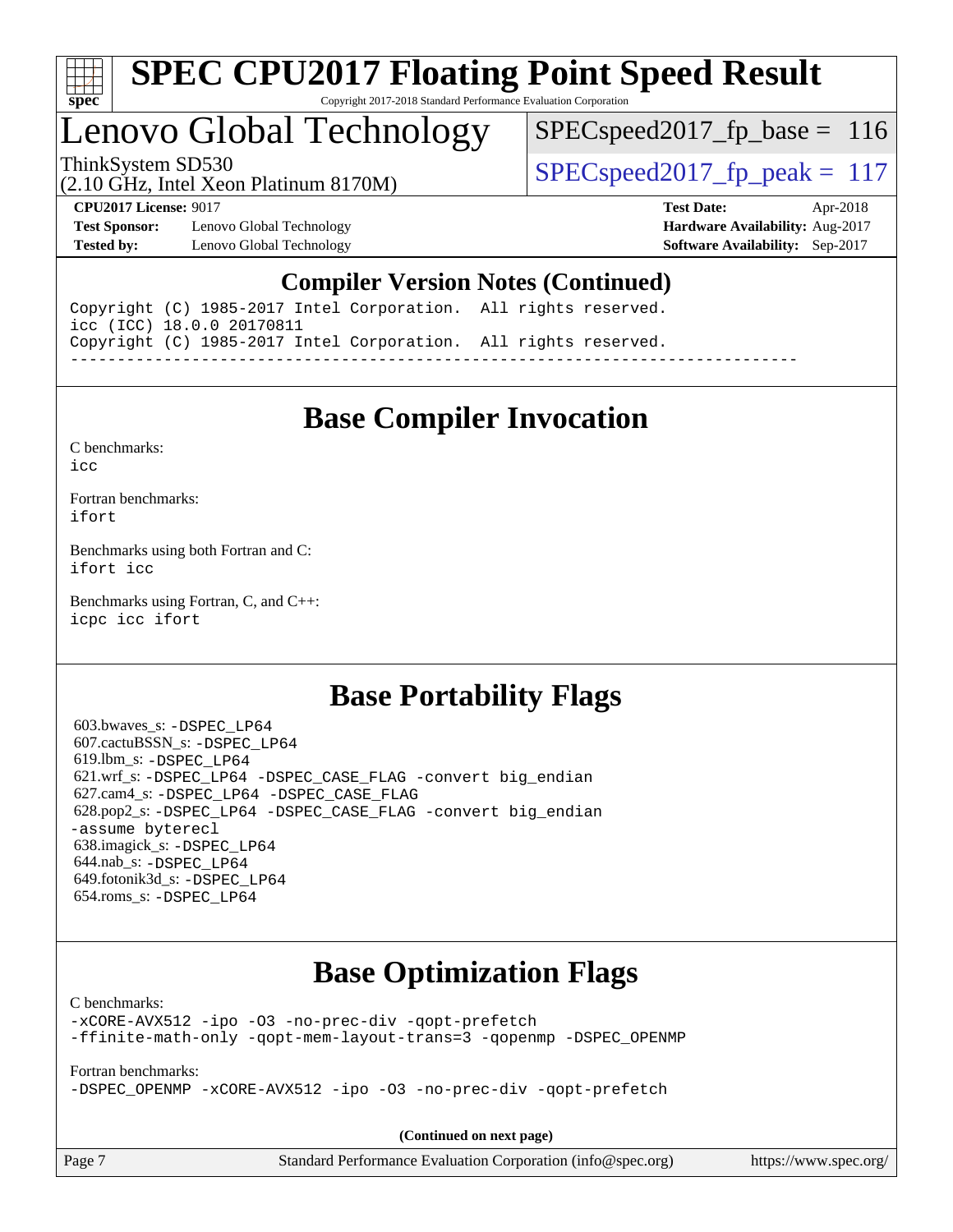

# Lenovo Global Technology

 $SPEC speed2017_fp\_base = 116$ 

(2.10 GHz, Intel Xeon Platinum 8170M)

ThinkSystem SD530  $SPEC speed2017$  fp\_peak = 117

**[Test Sponsor:](http://www.spec.org/auto/cpu2017/Docs/result-fields.html#TestSponsor)** Lenovo Global Technology **[Hardware Availability:](http://www.spec.org/auto/cpu2017/Docs/result-fields.html#HardwareAvailability)** Aug-2017 **[Tested by:](http://www.spec.org/auto/cpu2017/Docs/result-fields.html#Testedby)** Lenovo Global Technology **[Software Availability:](http://www.spec.org/auto/cpu2017/Docs/result-fields.html#SoftwareAvailability)** Sep-2017

**[CPU2017 License:](http://www.spec.org/auto/cpu2017/Docs/result-fields.html#CPU2017License)** 9017 **[Test Date:](http://www.spec.org/auto/cpu2017/Docs/result-fields.html#TestDate)** Apr-2018

# **[Base Optimization Flags \(Continued\)](http://www.spec.org/auto/cpu2017/Docs/result-fields.html#BaseOptimizationFlags)**

[Fortran benchmarks](http://www.spec.org/auto/cpu2017/Docs/result-fields.html#Fortranbenchmarks) (continued):

[-ffinite-math-only](http://www.spec.org/cpu2017/results/res2018q2/cpu2017-20180514-05654.flags.html#user_FCbase_f_finite_math_only_cb91587bd2077682c4b38af759c288ed7c732db004271a9512da14a4f8007909a5f1427ecbf1a0fb78ff2a814402c6114ac565ca162485bbcae155b5e4258871) [-qopt-mem-layout-trans=3](http://www.spec.org/cpu2017/results/res2018q2/cpu2017-20180514-05654.flags.html#user_FCbase_f-qopt-mem-layout-trans_de80db37974c74b1f0e20d883f0b675c88c3b01e9d123adea9b28688d64333345fb62bc4a798493513fdb68f60282f9a726aa07f478b2f7113531aecce732043) [-qopenmp](http://www.spec.org/cpu2017/results/res2018q2/cpu2017-20180514-05654.flags.html#user_FCbase_qopenmp_16be0c44f24f464004c6784a7acb94aca937f053568ce72f94b139a11c7c168634a55f6653758ddd83bcf7b8463e8028bb0b48b77bcddc6b78d5d95bb1df2967) [-nostandard-realloc-lhs](http://www.spec.org/cpu2017/results/res2018q2/cpu2017-20180514-05654.flags.html#user_FCbase_f_2003_std_realloc_82b4557e90729c0f113870c07e44d33d6f5a304b4f63d4c15d2d0f1fab99f5daaed73bdb9275d9ae411527f28b936061aa8b9c8f2d63842963b95c9dd6426b8a) [-align array32byte](http://www.spec.org/cpu2017/results/res2018q2/cpu2017-20180514-05654.flags.html#user_FCbase_align_array32byte_b982fe038af199962ba9a80c053b8342c548c85b40b8e86eb3cc33dee0d7986a4af373ac2d51c3f7cf710a18d62fdce2948f201cd044323541f22fc0fffc51b6)

[Benchmarks using both Fortran and C](http://www.spec.org/auto/cpu2017/Docs/result-fields.html#BenchmarksusingbothFortranandC):

```
-xCORE-AVX512 -ipo -O3 -no-prec-div -qopt-prefetch
-ffinite-math-only -qopt-mem-layout-trans=3 -qopenmp -DSPEC_OPENMP
-nostandard-realloc-lhs -align array32byte
```
[Benchmarks using Fortran, C, and C++:](http://www.spec.org/auto/cpu2017/Docs/result-fields.html#BenchmarksusingFortranCandCXX)

[-xCORE-AVX512](http://www.spec.org/cpu2017/results/res2018q2/cpu2017-20180514-05654.flags.html#user_CC_CXX_FCbase_f-xCORE-AVX512) [-ipo](http://www.spec.org/cpu2017/results/res2018q2/cpu2017-20180514-05654.flags.html#user_CC_CXX_FCbase_f-ipo) [-O3](http://www.spec.org/cpu2017/results/res2018q2/cpu2017-20180514-05654.flags.html#user_CC_CXX_FCbase_f-O3) [-no-prec-div](http://www.spec.org/cpu2017/results/res2018q2/cpu2017-20180514-05654.flags.html#user_CC_CXX_FCbase_f-no-prec-div) [-qopt-prefetch](http://www.spec.org/cpu2017/results/res2018q2/cpu2017-20180514-05654.flags.html#user_CC_CXX_FCbase_f-qopt-prefetch) [-ffinite-math-only](http://www.spec.org/cpu2017/results/res2018q2/cpu2017-20180514-05654.flags.html#user_CC_CXX_FCbase_f_finite_math_only_cb91587bd2077682c4b38af759c288ed7c732db004271a9512da14a4f8007909a5f1427ecbf1a0fb78ff2a814402c6114ac565ca162485bbcae155b5e4258871) [-qopt-mem-layout-trans=3](http://www.spec.org/cpu2017/results/res2018q2/cpu2017-20180514-05654.flags.html#user_CC_CXX_FCbase_f-qopt-mem-layout-trans_de80db37974c74b1f0e20d883f0b675c88c3b01e9d123adea9b28688d64333345fb62bc4a798493513fdb68f60282f9a726aa07f478b2f7113531aecce732043) [-qopenmp](http://www.spec.org/cpu2017/results/res2018q2/cpu2017-20180514-05654.flags.html#user_CC_CXX_FCbase_qopenmp_16be0c44f24f464004c6784a7acb94aca937f053568ce72f94b139a11c7c168634a55f6653758ddd83bcf7b8463e8028bb0b48b77bcddc6b78d5d95bb1df2967) [-DSPEC\\_OPENMP](http://www.spec.org/cpu2017/results/res2018q2/cpu2017-20180514-05654.flags.html#suite_CC_CXX_FCbase_DSPEC_OPENMP) [-nostandard-realloc-lhs](http://www.spec.org/cpu2017/results/res2018q2/cpu2017-20180514-05654.flags.html#user_CC_CXX_FCbase_f_2003_std_realloc_82b4557e90729c0f113870c07e44d33d6f5a304b4f63d4c15d2d0f1fab99f5daaed73bdb9275d9ae411527f28b936061aa8b9c8f2d63842963b95c9dd6426b8a) [-align array32byte](http://www.spec.org/cpu2017/results/res2018q2/cpu2017-20180514-05654.flags.html#user_CC_CXX_FCbase_align_array32byte_b982fe038af199962ba9a80c053b8342c548c85b40b8e86eb3cc33dee0d7986a4af373ac2d51c3f7cf710a18d62fdce2948f201cd044323541f22fc0fffc51b6)

# **[Base Other Flags](http://www.spec.org/auto/cpu2017/Docs/result-fields.html#BaseOtherFlags)**

[C benchmarks](http://www.spec.org/auto/cpu2017/Docs/result-fields.html#Cbenchmarks):  $-m64$   $-std=cl1$ 

[Fortran benchmarks](http://www.spec.org/auto/cpu2017/Docs/result-fields.html#Fortranbenchmarks):  $-m64$ 

[Benchmarks using both Fortran and C](http://www.spec.org/auto/cpu2017/Docs/result-fields.html#BenchmarksusingbothFortranandC):  $-m64 - std= c11$  $-m64 - std= c11$ 

[Benchmarks using Fortran, C, and C++:](http://www.spec.org/auto/cpu2017/Docs/result-fields.html#BenchmarksusingFortranCandCXX)  $-m64 - std= c11$  $-m64 - std= c11$ 

# **[Peak Compiler Invocation](http://www.spec.org/auto/cpu2017/Docs/result-fields.html#PeakCompilerInvocation)**

[C benchmarks](http://www.spec.org/auto/cpu2017/Docs/result-fields.html#Cbenchmarks):

[icc](http://www.spec.org/cpu2017/results/res2018q2/cpu2017-20180514-05654.flags.html#user_CCpeak_intel_icc_18.0_66fc1ee009f7361af1fbd72ca7dcefbb700085f36577c54f309893dd4ec40d12360134090235512931783d35fd58c0460139e722d5067c5574d8eaf2b3e37e92)

[Fortran benchmarks](http://www.spec.org/auto/cpu2017/Docs/result-fields.html#Fortranbenchmarks): [ifort](http://www.spec.org/cpu2017/results/res2018q2/cpu2017-20180514-05654.flags.html#user_FCpeak_intel_ifort_18.0_8111460550e3ca792625aed983ce982f94888b8b503583aa7ba2b8303487b4d8a21a13e7191a45c5fd58ff318f48f9492884d4413fa793fd88dd292cad7027ca)

[Benchmarks using both Fortran and C](http://www.spec.org/auto/cpu2017/Docs/result-fields.html#BenchmarksusingbothFortranandC): [ifort](http://www.spec.org/cpu2017/results/res2018q2/cpu2017-20180514-05654.flags.html#user_CC_FCpeak_intel_ifort_18.0_8111460550e3ca792625aed983ce982f94888b8b503583aa7ba2b8303487b4d8a21a13e7191a45c5fd58ff318f48f9492884d4413fa793fd88dd292cad7027ca) [icc](http://www.spec.org/cpu2017/results/res2018q2/cpu2017-20180514-05654.flags.html#user_CC_FCpeak_intel_icc_18.0_66fc1ee009f7361af1fbd72ca7dcefbb700085f36577c54f309893dd4ec40d12360134090235512931783d35fd58c0460139e722d5067c5574d8eaf2b3e37e92)

[Benchmarks using Fortran, C, and C++:](http://www.spec.org/auto/cpu2017/Docs/result-fields.html#BenchmarksusingFortranCandCXX) [icpc](http://www.spec.org/cpu2017/results/res2018q2/cpu2017-20180514-05654.flags.html#user_CC_CXX_FCpeak_intel_icpc_18.0_c510b6838c7f56d33e37e94d029a35b4a7bccf4766a728ee175e80a419847e808290a9b78be685c44ab727ea267ec2f070ec5dc83b407c0218cded6866a35d07) [icc](http://www.spec.org/cpu2017/results/res2018q2/cpu2017-20180514-05654.flags.html#user_CC_CXX_FCpeak_intel_icc_18.0_66fc1ee009f7361af1fbd72ca7dcefbb700085f36577c54f309893dd4ec40d12360134090235512931783d35fd58c0460139e722d5067c5574d8eaf2b3e37e92) [ifort](http://www.spec.org/cpu2017/results/res2018q2/cpu2017-20180514-05654.flags.html#user_CC_CXX_FCpeak_intel_ifort_18.0_8111460550e3ca792625aed983ce982f94888b8b503583aa7ba2b8303487b4d8a21a13e7191a45c5fd58ff318f48f9492884d4413fa793fd88dd292cad7027ca)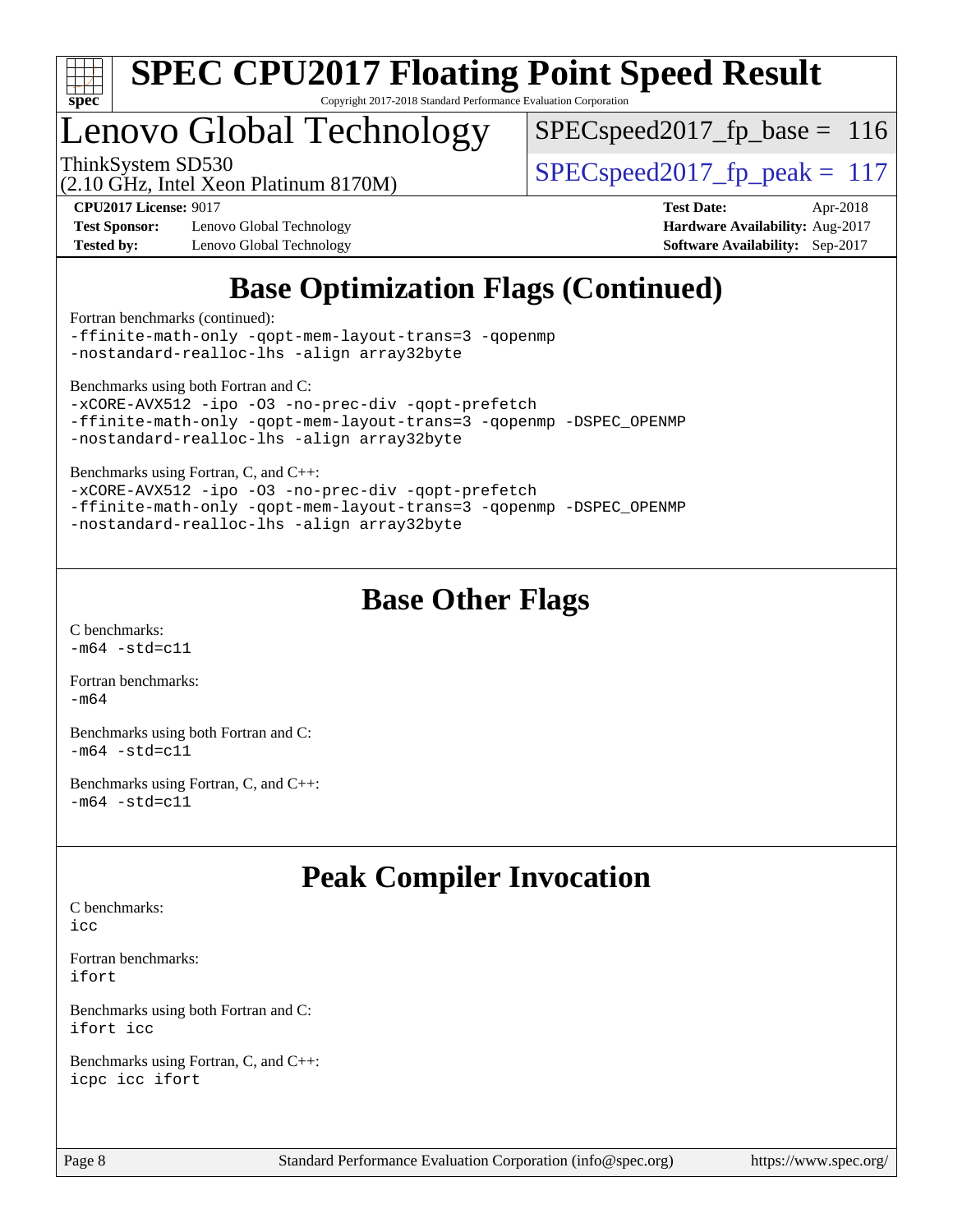

# Lenovo Global Technology

 $SPECspeed2017_fp\_base = 116$ 

(2.10 GHz, Intel Xeon Platinum 8170M)

ThinkSystem SD530  $SPEC speed2017$  fp\_peak = 117

**[Test Sponsor:](http://www.spec.org/auto/cpu2017/Docs/result-fields.html#TestSponsor)** Lenovo Global Technology **[Hardware Availability:](http://www.spec.org/auto/cpu2017/Docs/result-fields.html#HardwareAvailability)** Aug-2017 **[Tested by:](http://www.spec.org/auto/cpu2017/Docs/result-fields.html#Testedby)** Lenovo Global Technology **[Software Availability:](http://www.spec.org/auto/cpu2017/Docs/result-fields.html#SoftwareAvailability)** Sep-2017

**[CPU2017 License:](http://www.spec.org/auto/cpu2017/Docs/result-fields.html#CPU2017License)** 9017 **[Test Date:](http://www.spec.org/auto/cpu2017/Docs/result-fields.html#TestDate)** Apr-2018

# **[Peak Portability Flags](http://www.spec.org/auto/cpu2017/Docs/result-fields.html#PeakPortabilityFlags)**

Same as Base Portability Flags

# **[Peak Optimization Flags](http://www.spec.org/auto/cpu2017/Docs/result-fields.html#PeakOptimizationFlags)**

[C benchmarks](http://www.spec.org/auto/cpu2017/Docs/result-fields.html#Cbenchmarks):

 619.lbm\_s: [-prof-gen](http://www.spec.org/cpu2017/results/res2018q2/cpu2017-20180514-05654.flags.html#user_peakPASS1_CFLAGSPASS1_LDFLAGS619_lbm_s_prof_gen_5aa4926d6013ddb2a31985c654b3eb18169fc0c6952a63635c234f711e6e63dd76e94ad52365559451ec499a2cdb89e4dc58ba4c67ef54ca681ffbe1461d6b36)(pass 1) [-prof-use](http://www.spec.org/cpu2017/results/res2018q2/cpu2017-20180514-05654.flags.html#user_peakPASS2_CFLAGSPASS2_LDFLAGS619_lbm_s_prof_use_1a21ceae95f36a2b53c25747139a6c16ca95bd9def2a207b4f0849963b97e94f5260e30a0c64f4bb623698870e679ca08317ef8150905d41bd88c6f78df73f19)(pass 2) [-O2](http://www.spec.org/cpu2017/results/res2018q2/cpu2017-20180514-05654.flags.html#user_peakPASS1_COPTIMIZE619_lbm_s_f-O2) [-xCORE-AVX512](http://www.spec.org/cpu2017/results/res2018q2/cpu2017-20180514-05654.flags.html#user_peakPASS2_COPTIMIZE619_lbm_s_f-xCORE-AVX512) [-qopt-prefetch](http://www.spec.org/cpu2017/results/res2018q2/cpu2017-20180514-05654.flags.html#user_peakPASS1_COPTIMIZEPASS2_COPTIMIZE619_lbm_s_f-qopt-prefetch) [-ipo](http://www.spec.org/cpu2017/results/res2018q2/cpu2017-20180514-05654.flags.html#user_peakPASS2_COPTIMIZE619_lbm_s_f-ipo) [-O3](http://www.spec.org/cpu2017/results/res2018q2/cpu2017-20180514-05654.flags.html#user_peakPASS2_COPTIMIZE619_lbm_s_f-O3) [-ffinite-math-only](http://www.spec.org/cpu2017/results/res2018q2/cpu2017-20180514-05654.flags.html#user_peakPASS1_COPTIMIZEPASS2_COPTIMIZE619_lbm_s_f_finite_math_only_cb91587bd2077682c4b38af759c288ed7c732db004271a9512da14a4f8007909a5f1427ecbf1a0fb78ff2a814402c6114ac565ca162485bbcae155b5e4258871) [-no-prec-div](http://www.spec.org/cpu2017/results/res2018q2/cpu2017-20180514-05654.flags.html#user_peakPASS2_COPTIMIZE619_lbm_s_f-no-prec-div) [-qopt-mem-layout-trans=3](http://www.spec.org/cpu2017/results/res2018q2/cpu2017-20180514-05654.flags.html#user_peakPASS1_COPTIMIZEPASS2_COPTIMIZE619_lbm_s_f-qopt-mem-layout-trans_de80db37974c74b1f0e20d883f0b675c88c3b01e9d123adea9b28688d64333345fb62bc4a798493513fdb68f60282f9a726aa07f478b2f7113531aecce732043) [-DSPEC\\_SUPPRESS\\_OPENMP](http://www.spec.org/cpu2017/results/res2018q2/cpu2017-20180514-05654.flags.html#suite_peakPASS1_COPTIMIZE619_lbm_s_DSPEC_SUPPRESS_OPENMP) [-qopenmp](http://www.spec.org/cpu2017/results/res2018q2/cpu2017-20180514-05654.flags.html#user_peakPASS2_COPTIMIZE619_lbm_s_qopenmp_16be0c44f24f464004c6784a7acb94aca937f053568ce72f94b139a11c7c168634a55f6653758ddd83bcf7b8463e8028bb0b48b77bcddc6b78d5d95bb1df2967) [-DSPEC\\_OPENMP](http://www.spec.org/cpu2017/results/res2018q2/cpu2017-20180514-05654.flags.html#suite_peakPASS2_COPTIMIZE619_lbm_s_DSPEC_OPENMP)

 638.imagick\_s: [-xCORE-AVX512](http://www.spec.org/cpu2017/results/res2018q2/cpu2017-20180514-05654.flags.html#user_peakCOPTIMIZE638_imagick_s_f-xCORE-AVX512) [-ipo](http://www.spec.org/cpu2017/results/res2018q2/cpu2017-20180514-05654.flags.html#user_peakCOPTIMIZE638_imagick_s_f-ipo) [-O3](http://www.spec.org/cpu2017/results/res2018q2/cpu2017-20180514-05654.flags.html#user_peakCOPTIMIZE638_imagick_s_f-O3) [-no-prec-div](http://www.spec.org/cpu2017/results/res2018q2/cpu2017-20180514-05654.flags.html#user_peakCOPTIMIZE638_imagick_s_f-no-prec-div) [-qopt-prefetch](http://www.spec.org/cpu2017/results/res2018q2/cpu2017-20180514-05654.flags.html#user_peakCOPTIMIZE638_imagick_s_f-qopt-prefetch) [-ffinite-math-only](http://www.spec.org/cpu2017/results/res2018q2/cpu2017-20180514-05654.flags.html#user_peakCOPTIMIZE638_imagick_s_f_finite_math_only_cb91587bd2077682c4b38af759c288ed7c732db004271a9512da14a4f8007909a5f1427ecbf1a0fb78ff2a814402c6114ac565ca162485bbcae155b5e4258871) [-qopt-mem-layout-trans=3](http://www.spec.org/cpu2017/results/res2018q2/cpu2017-20180514-05654.flags.html#user_peakCOPTIMIZE638_imagick_s_f-qopt-mem-layout-trans_de80db37974c74b1f0e20d883f0b675c88c3b01e9d123adea9b28688d64333345fb62bc4a798493513fdb68f60282f9a726aa07f478b2f7113531aecce732043) [-qopenmp](http://www.spec.org/cpu2017/results/res2018q2/cpu2017-20180514-05654.flags.html#user_peakCOPTIMIZE638_imagick_s_qopenmp_16be0c44f24f464004c6784a7acb94aca937f053568ce72f94b139a11c7c168634a55f6653758ddd83bcf7b8463e8028bb0b48b77bcddc6b78d5d95bb1df2967) [-DSPEC\\_OPENMP](http://www.spec.org/cpu2017/results/res2018q2/cpu2017-20180514-05654.flags.html#suite_peakCOPTIMIZE638_imagick_s_DSPEC_OPENMP)

644.nab\_s: Same as 638.imagick\_s

[Fortran benchmarks](http://www.spec.org/auto/cpu2017/Docs/result-fields.html#Fortranbenchmarks): [-prof-gen](http://www.spec.org/cpu2017/results/res2018q2/cpu2017-20180514-05654.flags.html#user_FCpeak_prof_gen_5aa4926d6013ddb2a31985c654b3eb18169fc0c6952a63635c234f711e6e63dd76e94ad52365559451ec499a2cdb89e4dc58ba4c67ef54ca681ffbe1461d6b36)(pass 1) [-prof-use](http://www.spec.org/cpu2017/results/res2018q2/cpu2017-20180514-05654.flags.html#user_FCpeak_prof_use_1a21ceae95f36a2b53c25747139a6c16ca95bd9def2a207b4f0849963b97e94f5260e30a0c64f4bb623698870e679ca08317ef8150905d41bd88c6f78df73f19)(pass 2) [-DSPEC\\_SUPPRESS\\_OPENMP](http://www.spec.org/cpu2017/results/res2018q2/cpu2017-20180514-05654.flags.html#suite_FCpeak_DSPEC_SUPPRESS_OPENMP) [-DSPEC\\_OPENMP](http://www.spec.org/cpu2017/results/res2018q2/cpu2017-20180514-05654.flags.html#suite_FCpeak_DSPEC_OPENMP) [-O2](http://www.spec.org/cpu2017/results/res2018q2/cpu2017-20180514-05654.flags.html#user_FCpeak_f-O2) [-xCORE-AVX512](http://www.spec.org/cpu2017/results/res2018q2/cpu2017-20180514-05654.flags.html#user_FCpeak_f-xCORE-AVX512) [-qopt-prefetch](http://www.spec.org/cpu2017/results/res2018q2/cpu2017-20180514-05654.flags.html#user_FCpeak_f-qopt-prefetch) [-ipo](http://www.spec.org/cpu2017/results/res2018q2/cpu2017-20180514-05654.flags.html#user_FCpeak_f-ipo) [-O3](http://www.spec.org/cpu2017/results/res2018q2/cpu2017-20180514-05654.flags.html#user_FCpeak_f-O3) [-ffinite-math-only](http://www.spec.org/cpu2017/results/res2018q2/cpu2017-20180514-05654.flags.html#user_FCpeak_f_finite_math_only_cb91587bd2077682c4b38af759c288ed7c732db004271a9512da14a4f8007909a5f1427ecbf1a0fb78ff2a814402c6114ac565ca162485bbcae155b5e4258871) [-no-prec-div](http://www.spec.org/cpu2017/results/res2018q2/cpu2017-20180514-05654.flags.html#user_FCpeak_f-no-prec-div) [-qopt-mem-layout-trans=3](http://www.spec.org/cpu2017/results/res2018q2/cpu2017-20180514-05654.flags.html#user_FCpeak_f-qopt-mem-layout-trans_de80db37974c74b1f0e20d883f0b675c88c3b01e9d123adea9b28688d64333345fb62bc4a798493513fdb68f60282f9a726aa07f478b2f7113531aecce732043) [-qopenmp](http://www.spec.org/cpu2017/results/res2018q2/cpu2017-20180514-05654.flags.html#user_FCpeak_qopenmp_16be0c44f24f464004c6784a7acb94aca937f053568ce72f94b139a11c7c168634a55f6653758ddd83bcf7b8463e8028bb0b48b77bcddc6b78d5d95bb1df2967) [-nostandard-realloc-lhs](http://www.spec.org/cpu2017/results/res2018q2/cpu2017-20180514-05654.flags.html#user_FCpeak_f_2003_std_realloc_82b4557e90729c0f113870c07e44d33d6f5a304b4f63d4c15d2d0f1fab99f5daaed73bdb9275d9ae411527f28b936061aa8b9c8f2d63842963b95c9dd6426b8a) [-align array32byte](http://www.spec.org/cpu2017/results/res2018q2/cpu2017-20180514-05654.flags.html#user_FCpeak_align_array32byte_b982fe038af199962ba9a80c053b8342c548c85b40b8e86eb3cc33dee0d7986a4af373ac2d51c3f7cf710a18d62fdce2948f201cd044323541f22fc0fffc51b6)

[Benchmarks using both Fortran and C](http://www.spec.org/auto/cpu2017/Docs/result-fields.html#BenchmarksusingbothFortranandC):

 621.wrf\_s: [-prof-gen](http://www.spec.org/cpu2017/results/res2018q2/cpu2017-20180514-05654.flags.html#user_peakPASS1_CFLAGSPASS1_FFLAGSPASS1_LDFLAGS621_wrf_s_prof_gen_5aa4926d6013ddb2a31985c654b3eb18169fc0c6952a63635c234f711e6e63dd76e94ad52365559451ec499a2cdb89e4dc58ba4c67ef54ca681ffbe1461d6b36)(pass 1) [-prof-use](http://www.spec.org/cpu2017/results/res2018q2/cpu2017-20180514-05654.flags.html#user_peakPASS2_CFLAGSPASS2_FFLAGSPASS2_LDFLAGS621_wrf_s_prof_use_1a21ceae95f36a2b53c25747139a6c16ca95bd9def2a207b4f0849963b97e94f5260e30a0c64f4bb623698870e679ca08317ef8150905d41bd88c6f78df73f19)(pass 2) [-O2](http://www.spec.org/cpu2017/results/res2018q2/cpu2017-20180514-05654.flags.html#user_peakPASS1_COPTIMIZEPASS1_FOPTIMIZE621_wrf_s_f-O2) [-xCORE-AVX512](http://www.spec.org/cpu2017/results/res2018q2/cpu2017-20180514-05654.flags.html#user_peakPASS2_COPTIMIZEPASS2_FOPTIMIZE621_wrf_s_f-xCORE-AVX512) [-qopt-prefetch](http://www.spec.org/cpu2017/results/res2018q2/cpu2017-20180514-05654.flags.html#user_peakPASS1_COPTIMIZEPASS1_FOPTIMIZEPASS2_COPTIMIZEPASS2_FOPTIMIZE621_wrf_s_f-qopt-prefetch) [-ipo](http://www.spec.org/cpu2017/results/res2018q2/cpu2017-20180514-05654.flags.html#user_peakPASS2_COPTIMIZEPASS2_FOPTIMIZE621_wrf_s_f-ipo) [-O3](http://www.spec.org/cpu2017/results/res2018q2/cpu2017-20180514-05654.flags.html#user_peakPASS2_COPTIMIZEPASS2_FOPTIMIZE621_wrf_s_f-O3) [-ffinite-math-only](http://www.spec.org/cpu2017/results/res2018q2/cpu2017-20180514-05654.flags.html#user_peakPASS1_COPTIMIZEPASS1_FOPTIMIZEPASS2_COPTIMIZEPASS2_FOPTIMIZE621_wrf_s_f_finite_math_only_cb91587bd2077682c4b38af759c288ed7c732db004271a9512da14a4f8007909a5f1427ecbf1a0fb78ff2a814402c6114ac565ca162485bbcae155b5e4258871) [-no-prec-div](http://www.spec.org/cpu2017/results/res2018q2/cpu2017-20180514-05654.flags.html#user_peakPASS2_COPTIMIZEPASS2_FOPTIMIZE621_wrf_s_f-no-prec-div) [-qopt-mem-layout-trans=3](http://www.spec.org/cpu2017/results/res2018q2/cpu2017-20180514-05654.flags.html#user_peakPASS1_COPTIMIZEPASS1_FOPTIMIZEPASS2_COPTIMIZEPASS2_FOPTIMIZE621_wrf_s_f-qopt-mem-layout-trans_de80db37974c74b1f0e20d883f0b675c88c3b01e9d123adea9b28688d64333345fb62bc4a798493513fdb68f60282f9a726aa07f478b2f7113531aecce732043) [-DSPEC\\_SUPPRESS\\_OPENMP](http://www.spec.org/cpu2017/results/res2018q2/cpu2017-20180514-05654.flags.html#suite_peakPASS1_COPTIMIZEPASS1_FOPTIMIZE621_wrf_s_DSPEC_SUPPRESS_OPENMP) [-qopenmp](http://www.spec.org/cpu2017/results/res2018q2/cpu2017-20180514-05654.flags.html#user_peakPASS2_COPTIMIZEPASS2_FOPTIMIZE621_wrf_s_qopenmp_16be0c44f24f464004c6784a7acb94aca937f053568ce72f94b139a11c7c168634a55f6653758ddd83bcf7b8463e8028bb0b48b77bcddc6b78d5d95bb1df2967) [-DSPEC\\_OPENMP](http://www.spec.org/cpu2017/results/res2018q2/cpu2017-20180514-05654.flags.html#suite_peakPASS2_COPTIMIZEPASS2_FOPTIMIZE621_wrf_s_DSPEC_OPENMP) [-nostandard-realloc-lhs](http://www.spec.org/cpu2017/results/res2018q2/cpu2017-20180514-05654.flags.html#user_peakEXTRA_FOPTIMIZE621_wrf_s_f_2003_std_realloc_82b4557e90729c0f113870c07e44d33d6f5a304b4f63d4c15d2d0f1fab99f5daaed73bdb9275d9ae411527f28b936061aa8b9c8f2d63842963b95c9dd6426b8a) [-align array32byte](http://www.spec.org/cpu2017/results/res2018q2/cpu2017-20180514-05654.flags.html#user_peakEXTRA_FOPTIMIZE621_wrf_s_align_array32byte_b982fe038af199962ba9a80c053b8342c548c85b40b8e86eb3cc33dee0d7986a4af373ac2d51c3f7cf710a18d62fdce2948f201cd044323541f22fc0fffc51b6)

 627.cam4\_s: [-xCORE-AVX512](http://www.spec.org/cpu2017/results/res2018q2/cpu2017-20180514-05654.flags.html#user_peakCOPTIMIZEFOPTIMIZE627_cam4_s_f-xCORE-AVX512) [-ipo](http://www.spec.org/cpu2017/results/res2018q2/cpu2017-20180514-05654.flags.html#user_peakCOPTIMIZEFOPTIMIZE627_cam4_s_f-ipo) [-O3](http://www.spec.org/cpu2017/results/res2018q2/cpu2017-20180514-05654.flags.html#user_peakCOPTIMIZEFOPTIMIZE627_cam4_s_f-O3) [-no-prec-div](http://www.spec.org/cpu2017/results/res2018q2/cpu2017-20180514-05654.flags.html#user_peakCOPTIMIZEFOPTIMIZE627_cam4_s_f-no-prec-div) [-qopt-prefetch](http://www.spec.org/cpu2017/results/res2018q2/cpu2017-20180514-05654.flags.html#user_peakCOPTIMIZEFOPTIMIZE627_cam4_s_f-qopt-prefetch) [-ffinite-math-only](http://www.spec.org/cpu2017/results/res2018q2/cpu2017-20180514-05654.flags.html#user_peakCOPTIMIZEFOPTIMIZE627_cam4_s_f_finite_math_only_cb91587bd2077682c4b38af759c288ed7c732db004271a9512da14a4f8007909a5f1427ecbf1a0fb78ff2a814402c6114ac565ca162485bbcae155b5e4258871) [-qopt-mem-layout-trans=3](http://www.spec.org/cpu2017/results/res2018q2/cpu2017-20180514-05654.flags.html#user_peakCOPTIMIZEFOPTIMIZE627_cam4_s_f-qopt-mem-layout-trans_de80db37974c74b1f0e20d883f0b675c88c3b01e9d123adea9b28688d64333345fb62bc4a798493513fdb68f60282f9a726aa07f478b2f7113531aecce732043) [-qopenmp](http://www.spec.org/cpu2017/results/res2018q2/cpu2017-20180514-05654.flags.html#user_peakCOPTIMIZEFOPTIMIZE627_cam4_s_qopenmp_16be0c44f24f464004c6784a7acb94aca937f053568ce72f94b139a11c7c168634a55f6653758ddd83bcf7b8463e8028bb0b48b77bcddc6b78d5d95bb1df2967) [-DSPEC\\_OPENMP](http://www.spec.org/cpu2017/results/res2018q2/cpu2017-20180514-05654.flags.html#suite_peakCOPTIMIZEFOPTIMIZE627_cam4_s_DSPEC_OPENMP) [-nostandard-realloc-lhs](http://www.spec.org/cpu2017/results/res2018q2/cpu2017-20180514-05654.flags.html#user_peakEXTRA_FOPTIMIZE627_cam4_s_f_2003_std_realloc_82b4557e90729c0f113870c07e44d33d6f5a304b4f63d4c15d2d0f1fab99f5daaed73bdb9275d9ae411527f28b936061aa8b9c8f2d63842963b95c9dd6426b8a) [-align array32byte](http://www.spec.org/cpu2017/results/res2018q2/cpu2017-20180514-05654.flags.html#user_peakEXTRA_FOPTIMIZE627_cam4_s_align_array32byte_b982fe038af199962ba9a80c053b8342c548c85b40b8e86eb3cc33dee0d7986a4af373ac2d51c3f7cf710a18d62fdce2948f201cd044323541f22fc0fffc51b6)

628.pop2\_s: Same as 621.wrf\_s

```
Benchmarks using Fortran, C, and C++: 
-prof-gen(pass 1) -prof-use(pass 2) -O2 -xCORE-AVX512 -qopt-prefetch
-ipo -O3 -ffinite-math-only -no-prec-div -qopt-mem-layout-trans=3
-DSPEC_SUPPRESS_OPENMP -qopenmp -DSPEC_OPENMP -nostandard-realloc-lhs
-align array32byte
```